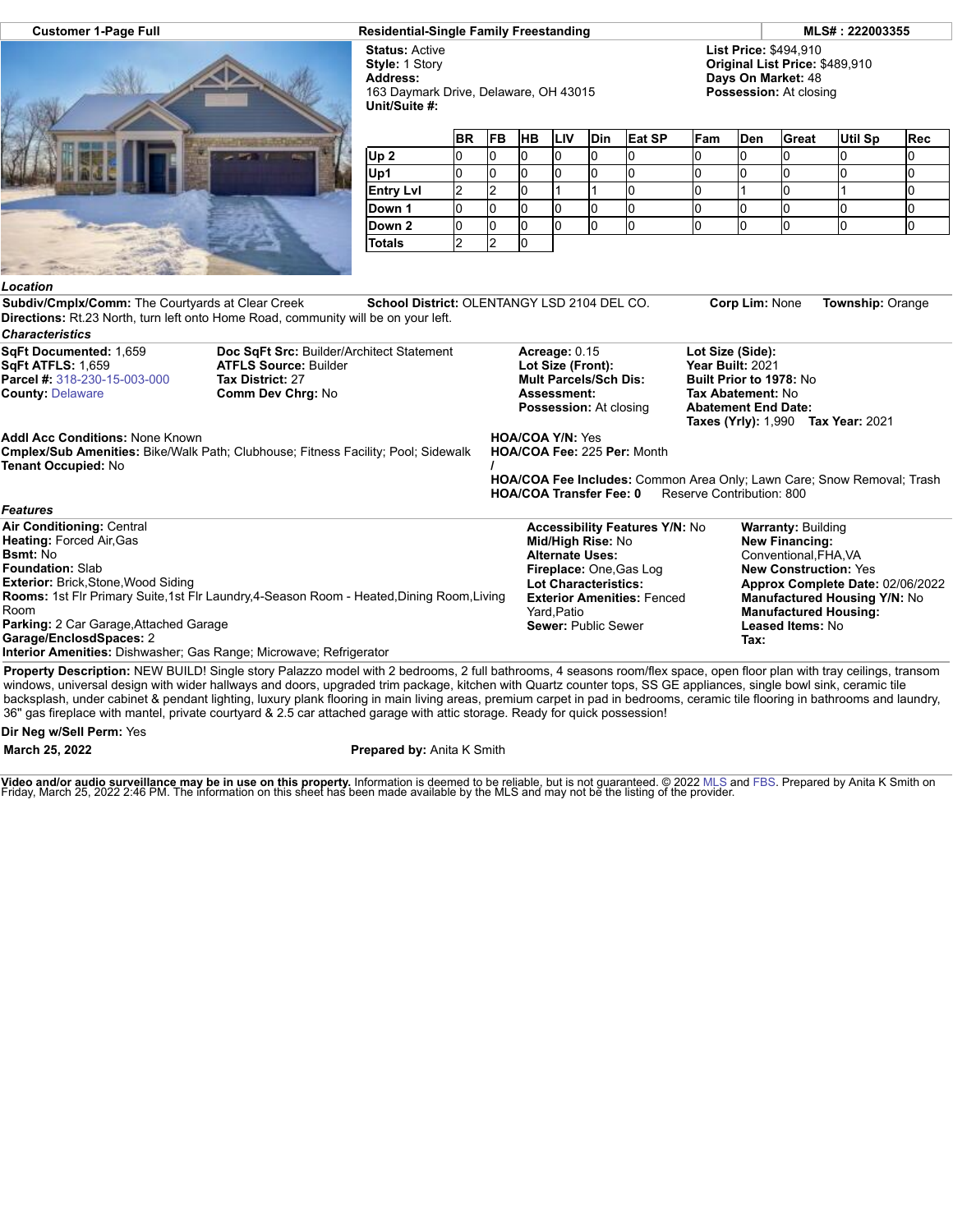



**Side of home Private courtyard**



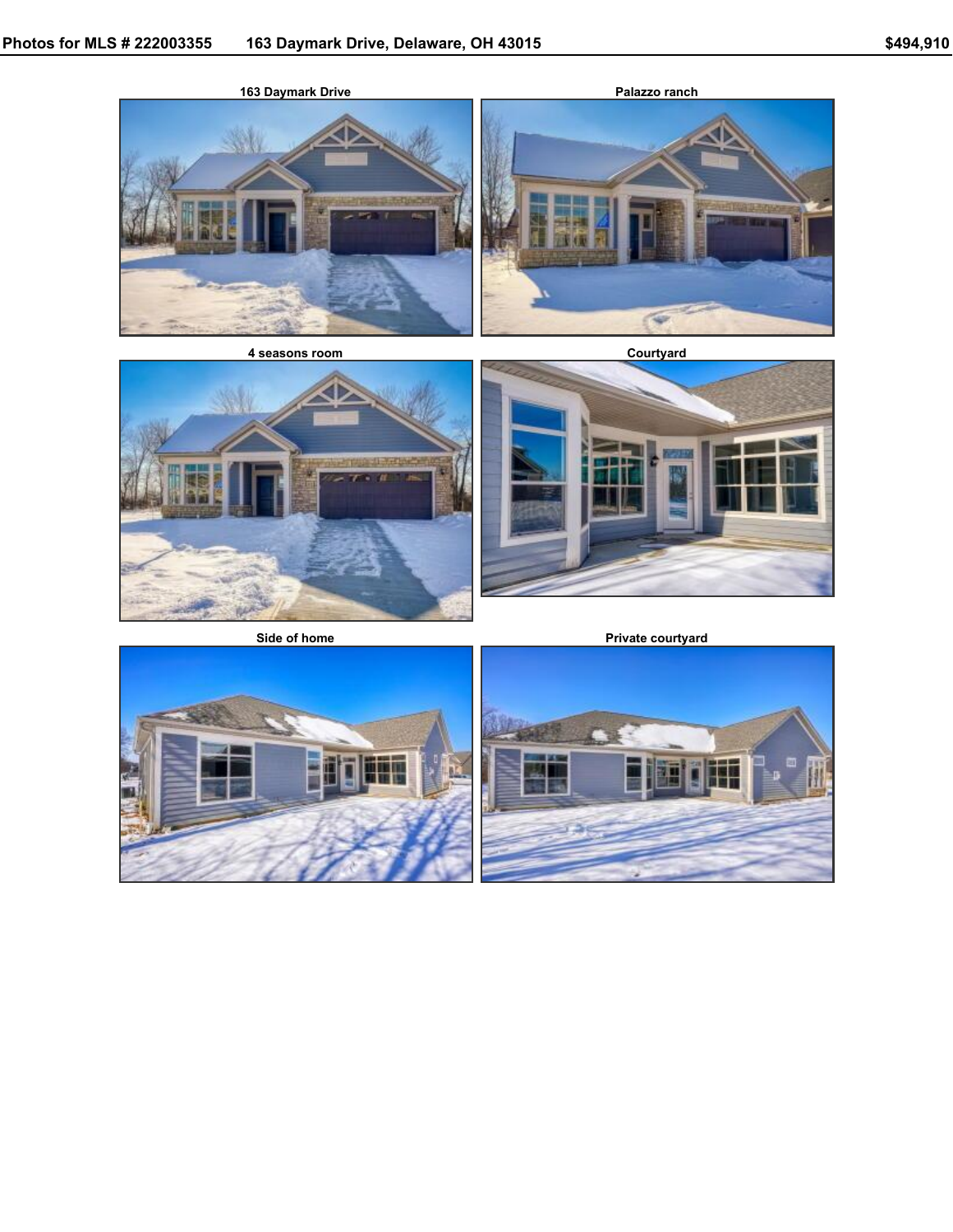





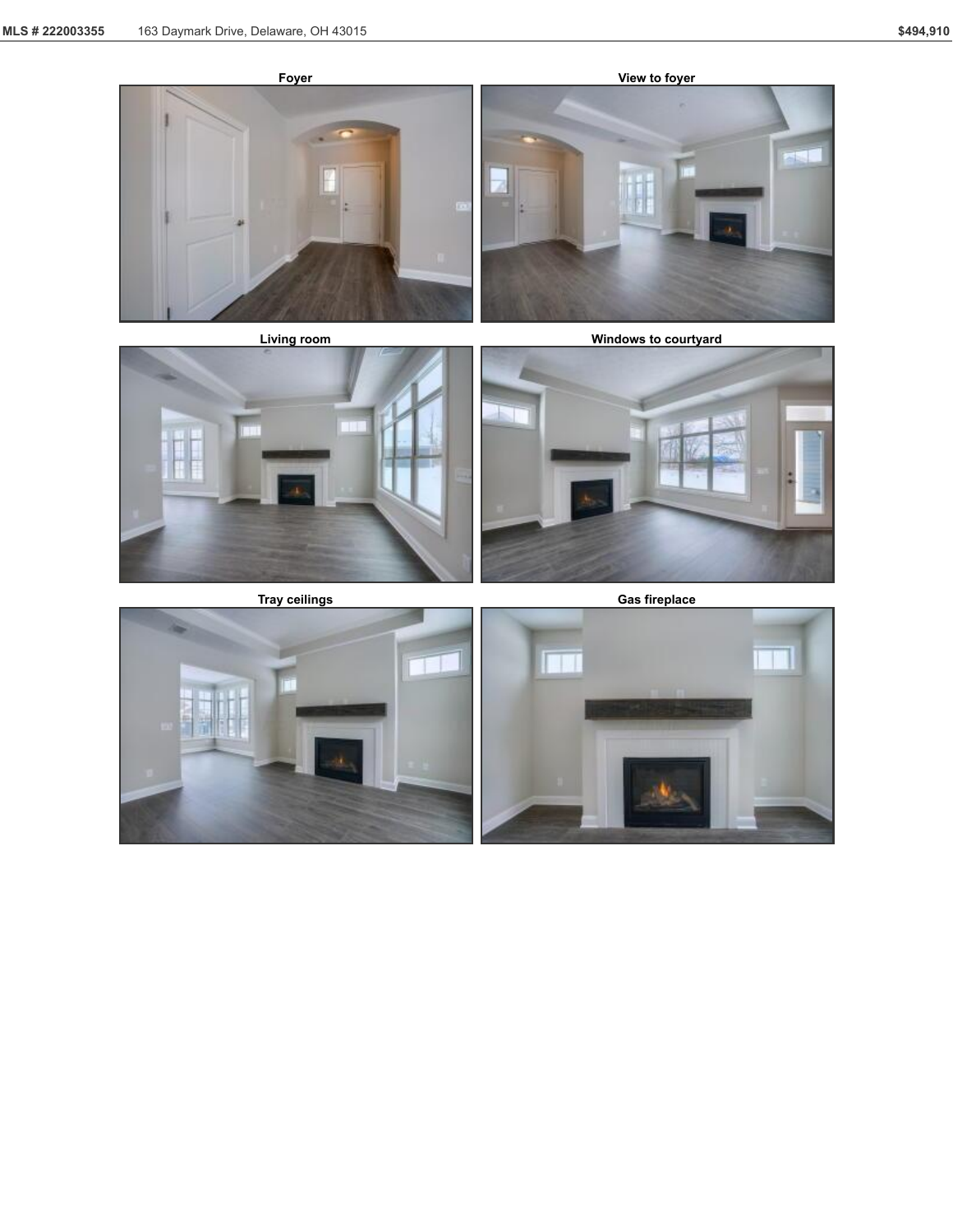







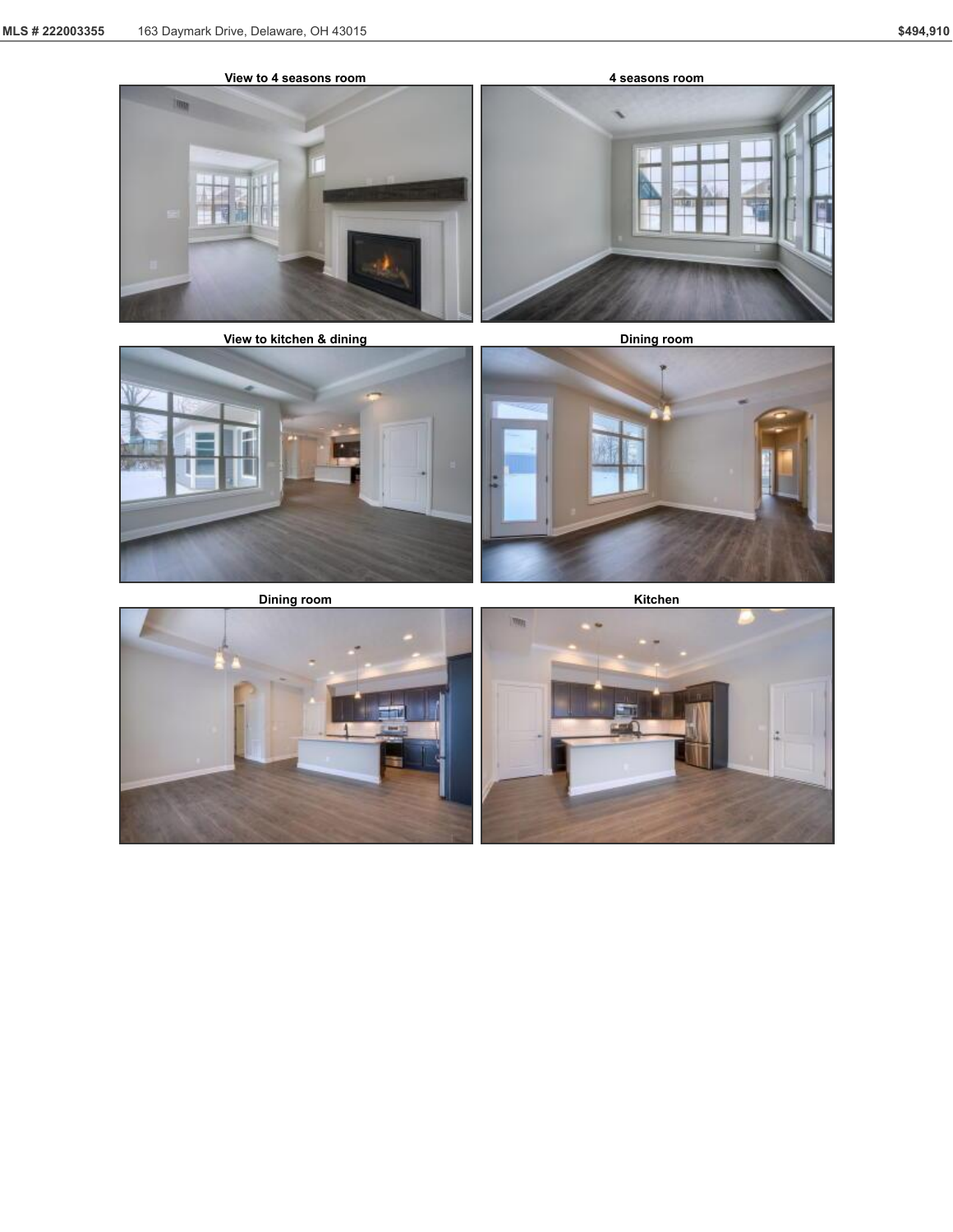





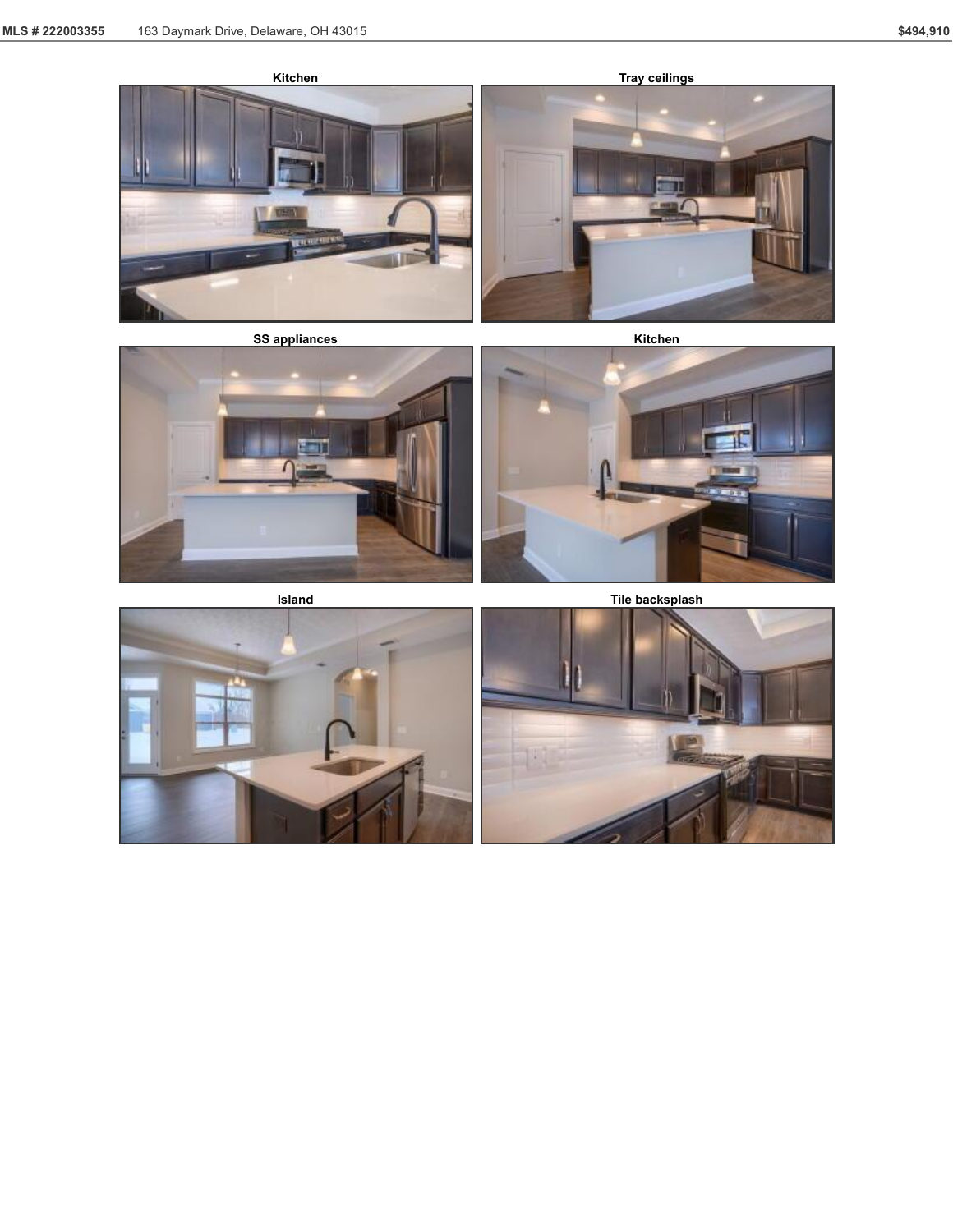



![](_page_5_Picture_7.jpeg)

![](_page_5_Picture_10.jpeg)

![](_page_5_Picture_11.jpeg)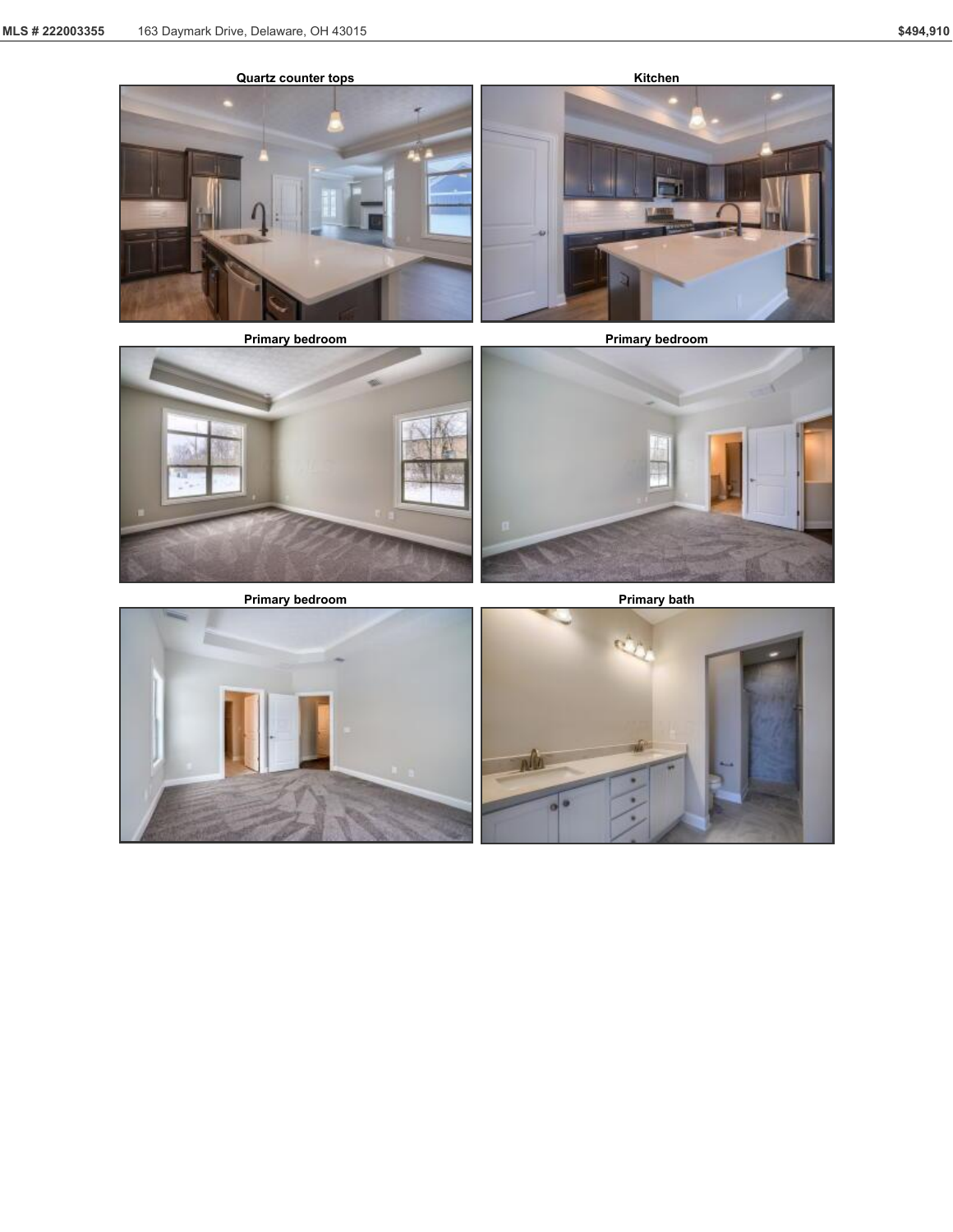![](_page_6_Picture_2.jpeg)

**Guest bedroom Guest bedroom**

![](_page_6_Picture_5.jpeg)

![](_page_6_Picture_6.jpeg)

![](_page_6_Picture_8.jpeg)

![](_page_6_Picture_9.jpeg)